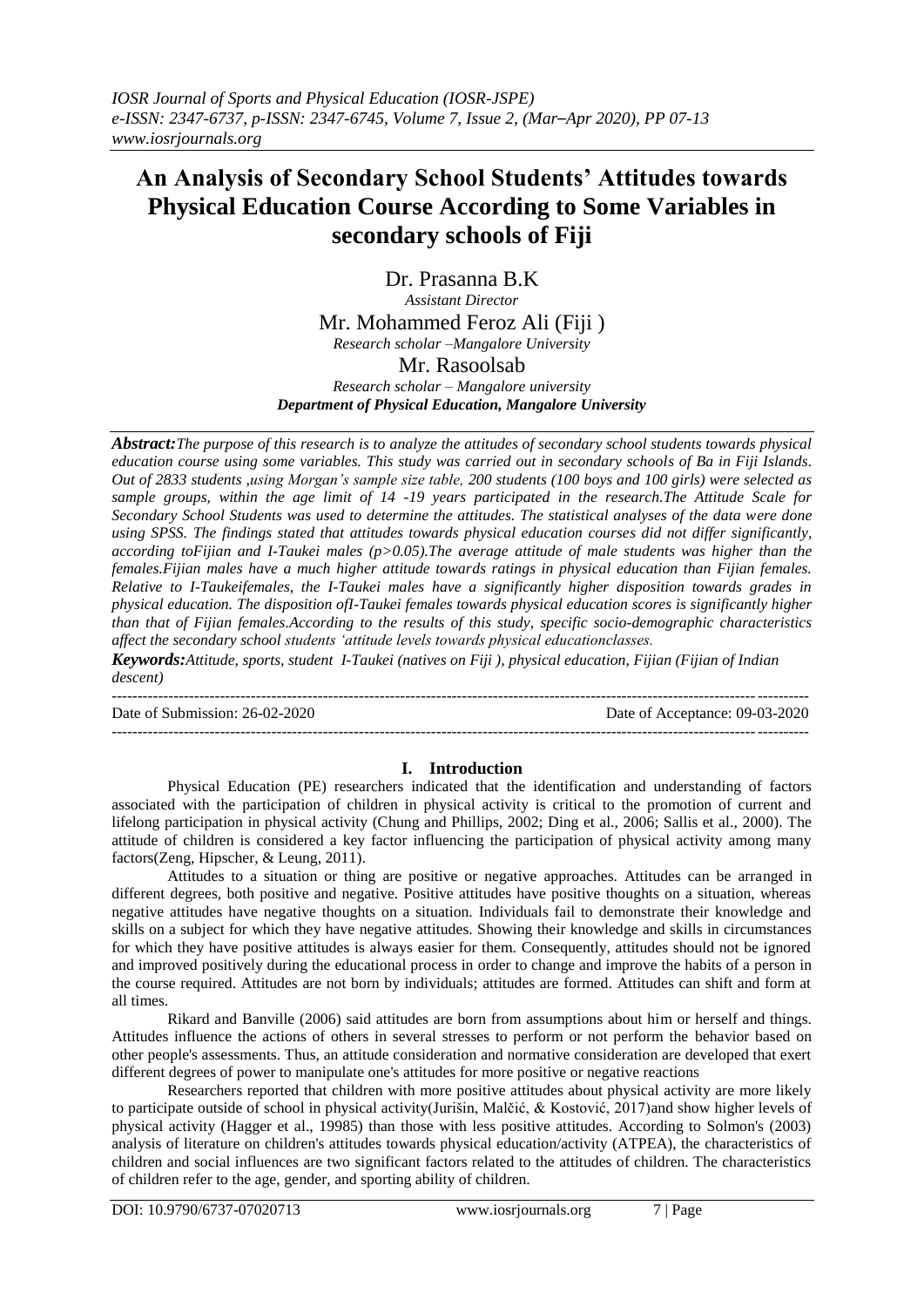# *An Analysis of Secondary School Students' Attitudes towards Physical Education Course According ..*

Commonly, the community, other subject teachers, and even some students ignore and look down on physical education classes and sports. It is a class that does not give a lot of importance and value. Often it is seen that many students neglect sports participation and physical education classes and instead opt to sit under the tree or in the shade, and surprisingly, through observation from the last practicum and discussion from other Physical Education Music Art & Craft (PEMAC) trainee teachers, most of these students belong to Fijian of Indian descent(Cagivinaka, 2015).

School students communicating positive emotions about PE consider it to be an opportunity to have a great time, associate with companions, and make new companions (Prusak, Davis, Pennington, & Wilkinson, 2014)Understudies particular inclination that PE was fun in light of new and fascinating amusements they figured out how to play.

Ministry of Education Fiji has a national curriculum framework that mandates the schools to take physical education to develop physically and mentally balanced and healthy, free individuals with scientific and contemporary thinking power that are democratic and respectful of our national principles (Dorovolomo, 2015). Attitudes can be considered in the acquisition, maximization, and consistency of this equilibrium among the most critical factors. Positive attitudes can, therefore, lead to productive lessons being taught and inspire teachers and students.

While PE is part of the school curriculum, as stated by the Ministry of Education, many claims are made as to why these groups of students often ignore and neglect physical education and sports. Thus This research will look at the perception of students towards physical education and sports participation in schools in Fiii , its causes and effects, and recommendations. The students would include the I-Taukei, who are the natives of the Republic of Fiji, and the Fijian students would refer toFijian of Indian descent.

#### 1.1 Objectives of the study

To analyze the attitudes of secondary school students towards physical education courses between Fijian Males and Females, I-Taukei males and females, Fijian and I-Taukei males, and the comparison among the overall I-Taukei and Fijian of Fiji.

# **II. Materials and Methods**

2.1 Research Technique Used

The descriptive investigative approach was used in this analysis.

2.2 Participants

The participants for the study consisted of 100 girls(50 I-taukai and 50Fijian), and 100 boys (50 I-taukai and 50Fijian), of secondary schools in a district from Fiji. The researcher adopted Survey and analytical (descriptive) methods of research for the present study.

#### 2.3 Tools Used

For the present studyAttitude Scale for Secondary schools physical Education (ASSSPE)by Mohammad Ahsan (2015) is used to gather relevant data to assess students ' attitudes to physical education

#### 2.4 Procedure for Collecting the Data

For collecting the data, the investigator personally approachedthe Ministry of Education Fiji, where permission was granted to collect data from secondary schools in Fiji. Furthermore,permission was sought from thePrinciples of respective schools, and consent for the collection of data was obtained from the parents. The researcher told the students that this data collection would only be used for research work purposes in order to be able to respond reasonably. Guidelines were read out to the students, and the students were given the physical education attitude scale for secondary schools. The researcher cleared all the students ' queries and doubts. All answer sheets have been thoroughly checked to leave no item out. The entire device was done without any break in between in one sitting. The answer sheets were recorded according to the directions given in the manual after the administration of the tool.

#### 2.5 Statistical Techniques Used

The data were subjected to the following techniques in order to have a clear and expressive picture for the explanation of the data and the testing of the hypotheses: numerical determinants of normality such as Mean, Median, Mode, and Standard Deviation were used to determine the nature and distribution of scores on the students ' attitude variable. The significance test(' t' test) was used to determine if the difference between the means of I-taukai boys and Fijian boys was significant or not at any level of significance. There was an analysis community for the different sexes

# **III. Interpretation and Discussion**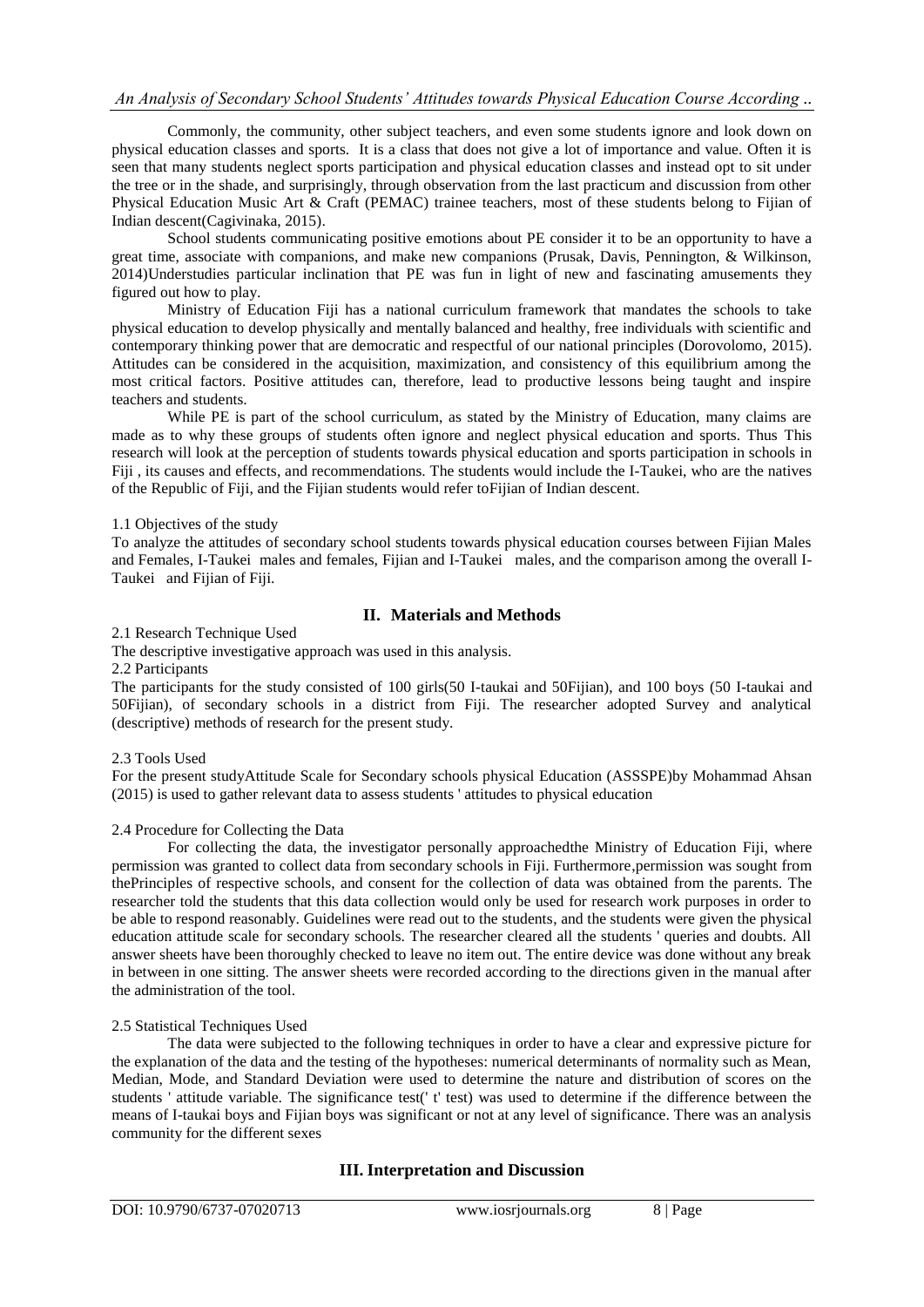This research sought to investigate the attitudes of secondary school students concerning ethnicity and gender towards physical education. The descriptive statistics are discussed in the tables below for each result. Fig 3.1 Results of t-test for Comparison of attitude towards physical education of secondary school students Between Fijian Genders

|          | Classification | N  | Mean  | Std. Deviation | <b>Std. Error Mean</b> |          | $Sig. (2-tailed)$ |
|----------|----------------|----|-------|----------------|------------------------|----------|-------------------|
| Attitude | Fijian Female  | 50 | .3837 | .08030         | .01136                 | $-9.934$ | .000              |
|          | Fiiian Male    | 50 | .6414 | 16493          | 02332                  |          |                   |

 $*p<0.05$ 

From the outcomes of the above table, it can be seen that a significant difference is observed between Fijian males and Females student's attitudes towards physical education (t=-9.934, p<0.05) at a 5% level of significance. Hence, the null hypothesis is disallowed, and the alternative hypothesis is accepted. It means that the Fijian Males have a significantly higher attitude towards physical education scores as compared to FijianFemales. The mean and SD scores of attitude towards physical education are also presented in the following figure.



Fig3.2Results of t-test for Comparison of attitude towards physical education of secondary school students Between I-Taukei Genders

|          | Classification     | N  | Mean  |        | Std. Deviation Std. Error Mean | t        | Sig. (2-tailed) |
|----------|--------------------|----|-------|--------|--------------------------------|----------|-----------------|
|          | I-Taukei<br>Female | 50 | .6158 | .05409 | .00765                         | $-3.316$ | .001            |
| Attitude | I-Taukei<br>Male   | 50 | .6983 | .16742 | .02368                         |          |                 |

 $*_{p<0.05}$ 

From the results of fig3.2, it can be seen that a significant difference is observed between I- Taukei males and Females student's attitudes towards physical education (t=-3.316, p<0.05) at 5% level of significance. Hence, the null hypothesis is disallowed, and the alternative hypothesis is accepted. It means that the I- Taukei Males have a significantly higher attitude towards physical education scores as compared to I- Taukei females. The mean and SD scores of attitude towards physical education are also presented in the following figure.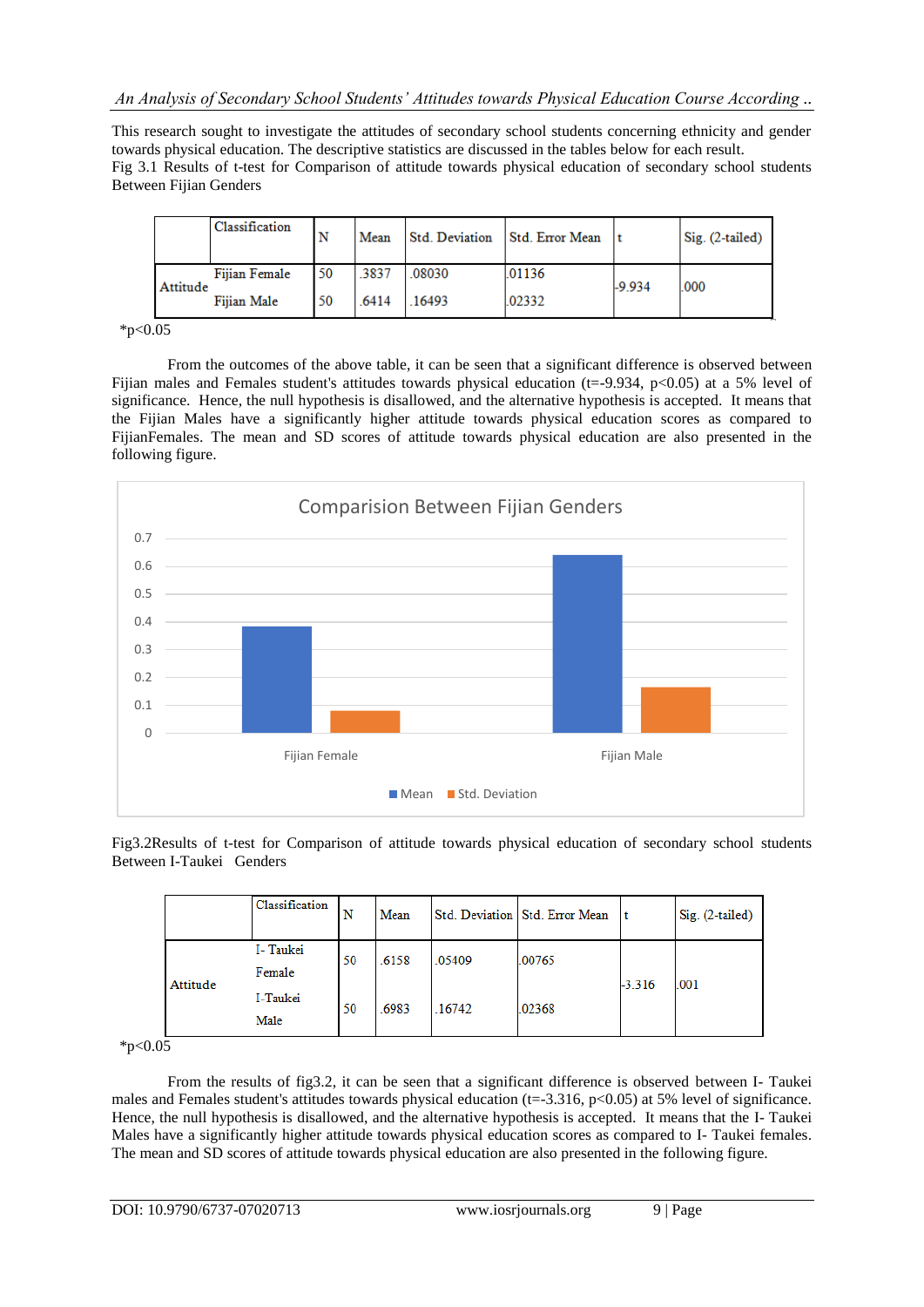*An Analysis of Secondary School Students' Attitudes towards Physical Education Course According ..*



Fig3.3 Results of t-test for Comparison of attitude towards physical education of secondary school students Between Fijian and I- Taukei Female

|          | Classification     |    | Mean  |        | Std. Deviation   Std. Error Mean |             | Sig. (2-tailed) |
|----------|--------------------|----|-------|--------|----------------------------------|-------------|-----------------|
| Attitude | I-Taukei<br>Female | 50 | .6158 | .05409 | .00765                           | 16.956 .000 |                 |
|          | Fijian Female      | 50 | .3837 | .08030 | .01136                           |             |                 |

From the results of fig3.3, it can be seen that a significant difference is observed between Fijian and I-Taukei Female student's attitudes towards physical education (t=16.956, p<0.05) at 5% level of significance. Hence, the null hypothesis is disallowed, and the alternative hypothesis is accepted. It means that the I- Taukei females have a significantly higher attitude towards physical education scores as compared to Fijian females. The mean and SD scores of attitude towards physical education are also presented in the following figure.



Fig3.4 Results of t-test for Comparison of attitude towards physical education of secondary school students Comparison Between Fijian and I- Taukei Male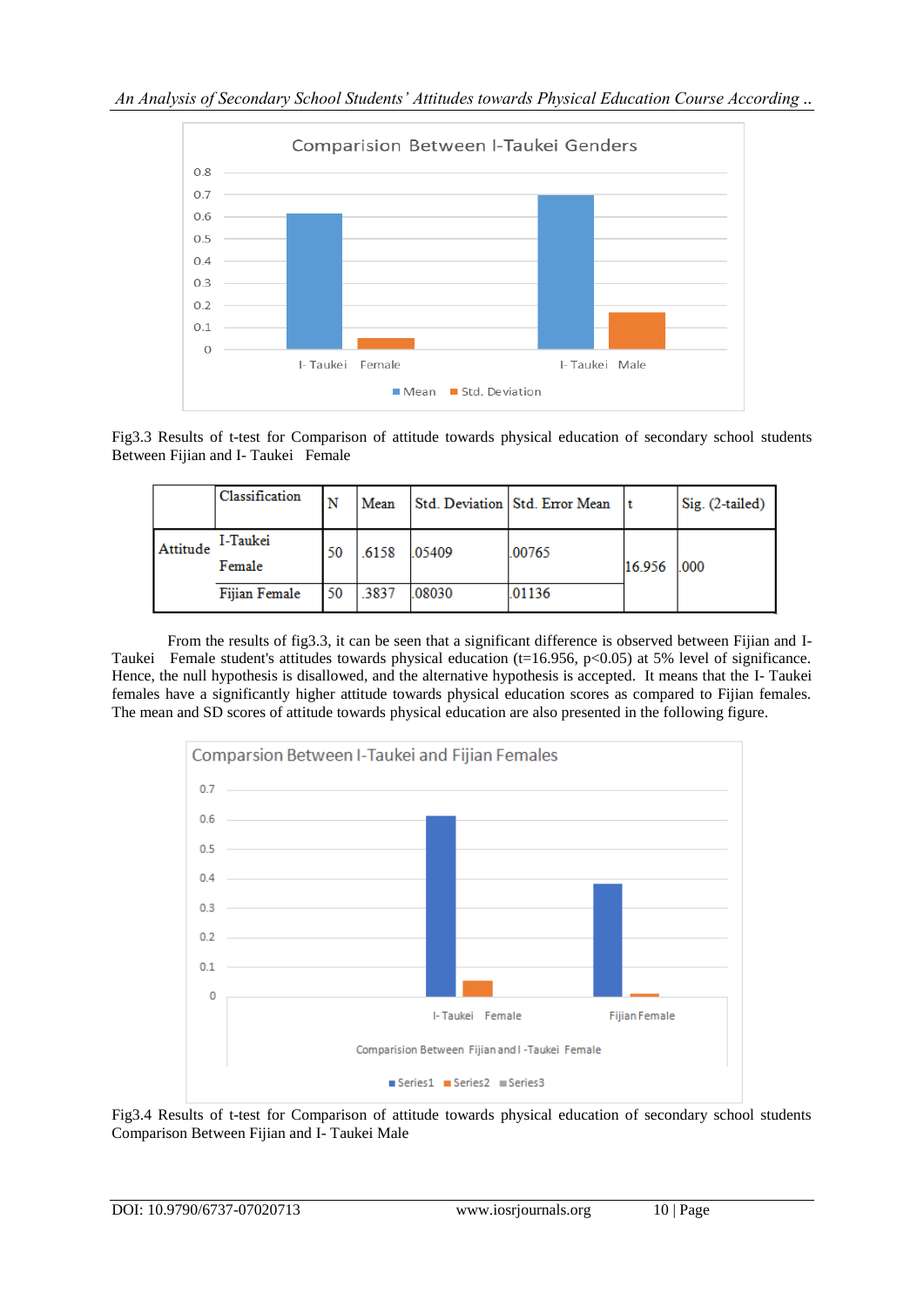*An Analysis of Secondary School Students' Attitudes towards Physical Education Course According ..*

|          | Classification | N  | Mean  | Std. Deviation | Std. Error Mean |       | Sig. (2-tailed) |  |
|----------|----------------|----|-------|----------------|-----------------|-------|-----------------|--|
| Attitude | I-Taukei Male  | 50 | .6983 | .16742         | .02368          | 1.714 | .090            |  |
|          | Fijian Male    | 50 | .6414 | 16493          | .02332          |       |                 |  |

From the results of fig 3.4, it can be seen that a non-significant difference is observed between Fijian and I-Taukei Male scores (t=1.714,  $p>0.05$ ) at a 5% level of significance. Hence, the null hypothesis is accepted, and the alternative hypothesis is rejected. It means that the Fijian and I-Taukei Male have similar attitude scores. The mean and SD scores of attitude towards physical education is also presented in the following figure.



Fig3.5 Results of t-test for Comparison of attitude towards physical education of secondary school students Comparison Between Fijian and I-Taukei without regards to gender

|          | Classification   | N   | Mean  | Std. Deviation | Std. Error Mean |          | $Sig. (2-tailed)$ |
|----------|------------------|-----|-------|----------------|-----------------|----------|-------------------|
|          | Fijian           | 100 | .5125 | .18283         | .01828          |          |                   |
| Attitude | 100<br>I- Taukei |     | .6571 | .13054         | .01305          | $-6.435$ | .000              |

From the results of fig3.5, it can be seen that a significant difference is observed between Fijian and I-Taukei student's attitudes towards physical education ( $t=16.956$ , p<0.05) at 5% level of significance. Hence, the null hypothesis is disallowed, and the alternative hypothesis is accepted. It means that the I-Taukehave a significantly higher attitude towards physical education scores as compared to Fijian. The mean and SD scores of attitude towards physical education are also presented in the following figure.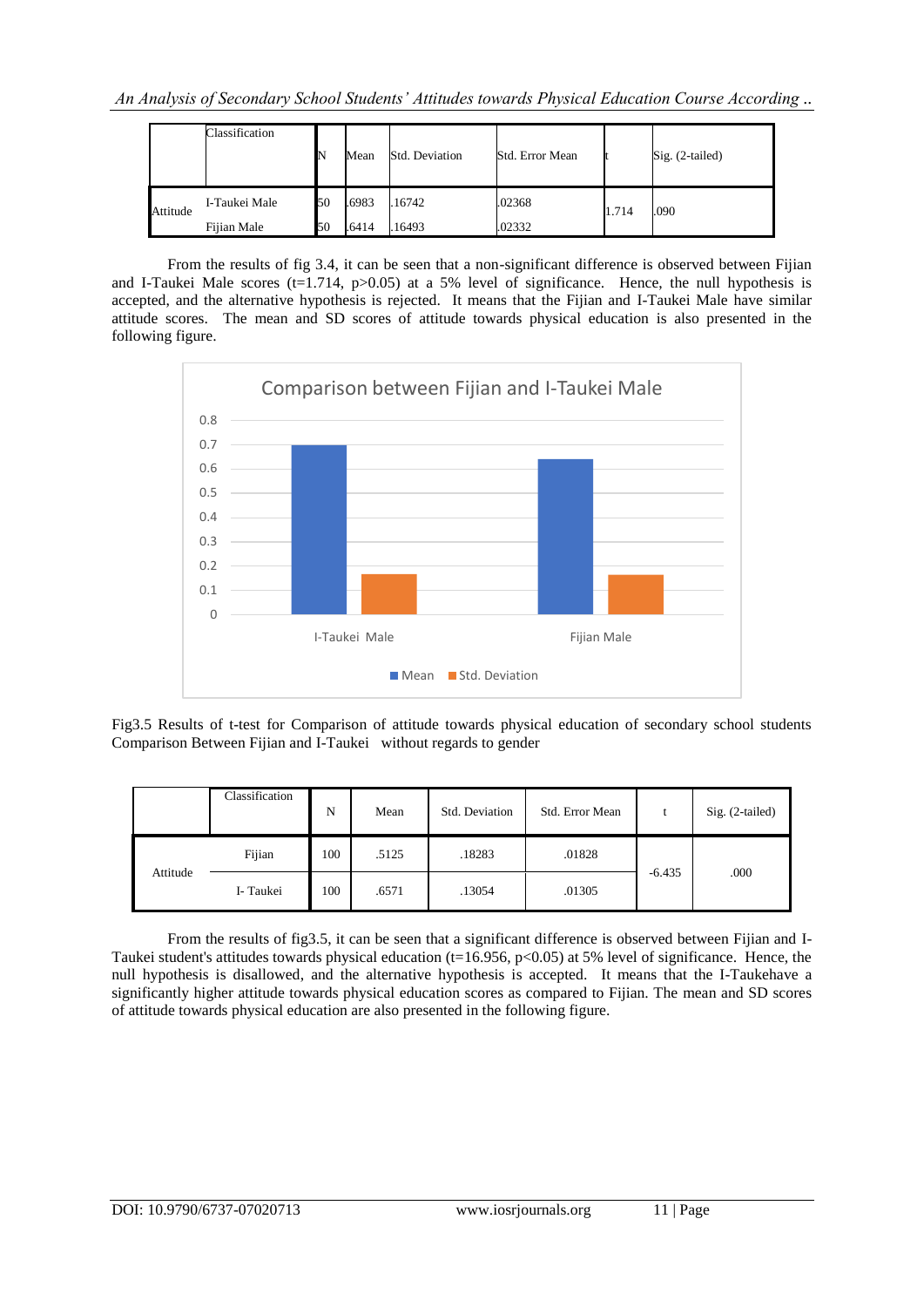

# **IV. Discussion**

Given that the highest point a participant would obtain from the scale was one as the sum for the mean, the lowest as 0, it can be deduced that the participants obtained points above and below the average from the scale of the attitude seeing the tables implies. It was found that the average level of attitude of the children involved in the survey ranged from 0.4 to 0.8, as shown in figure 4.1. It was found that the attitude rates of the students who participated in the study showed a tremendous statistical difference in terms of physical education and sports course. The male students had a higher attitude average than the females. Fijian Males have a significantly higher attitude towards physical education scores as compared to Fijian Females. The I-Taukei Males have a significantly higher attitude towards physical education scores as compared to I- Taukeifemales. I-Taukei females have a significantly higher attitude towards physical education scores as compared to Fijian females. Fijian and I- Taukei Male have similar attitude scores.



Fig 4.1 shows the summary of the cooperative results of the mean scores

In Fiji secondary schools, the curriculum is typically dominated by team sports such as rugby, soccer, netball, and volleyball. An issue emerging from the study is that females are having a lower attitude towards physical education, and one of the reasons for that might be the curriculum, which is dominated by sports which requires complex skills. If minor' sports are encouraged as much as the 'major' ones. Then the attitudes of female students might change towards Physical Education. The Fiji syllabus does not incorporate' minor' sports like badminton, basketball, or table tennis into the secondary curriculum. These should be promoted purposefully as well as active activity practices such as walking, swimming, canoeing, dance, martial arts, and